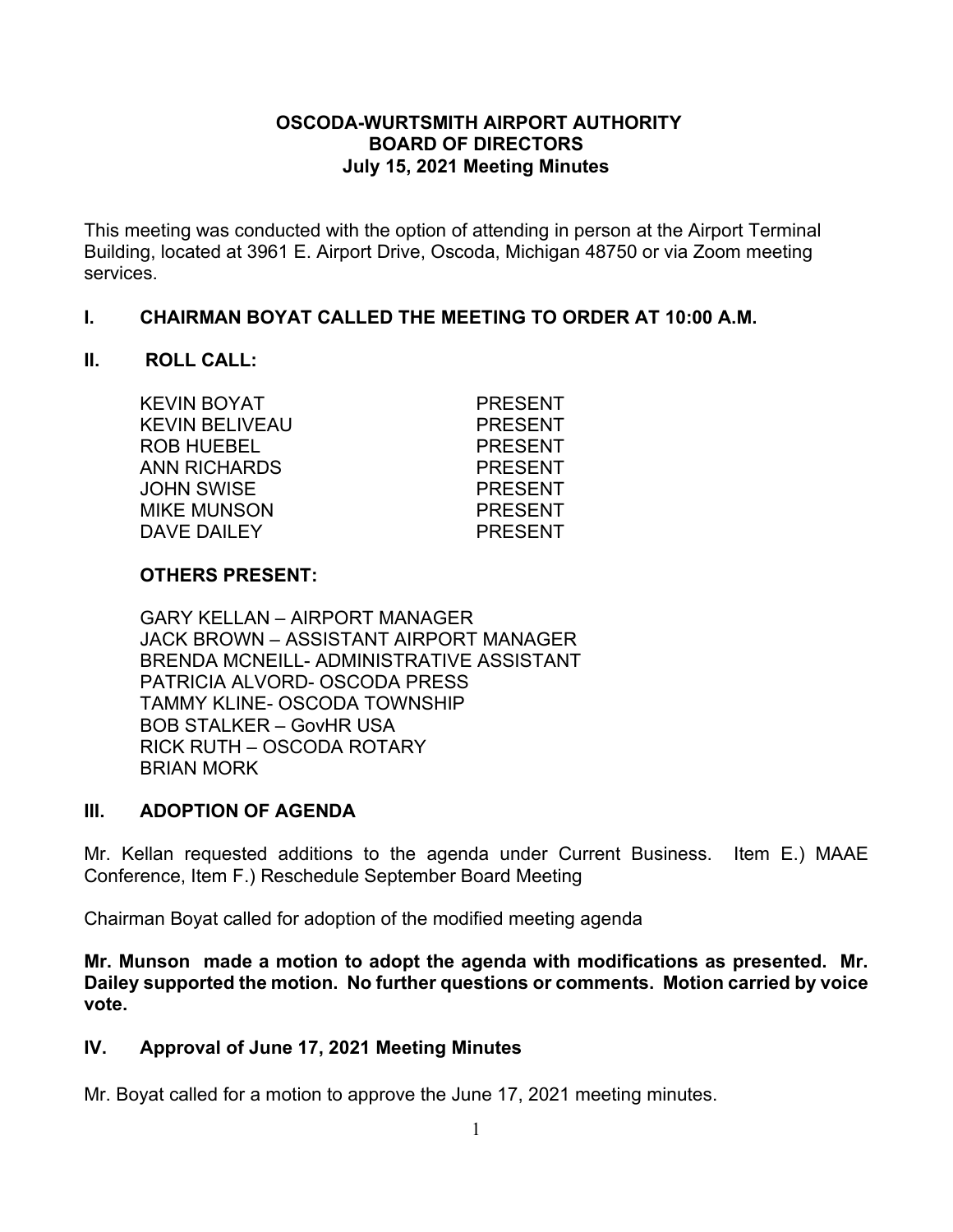**Mr. Beliveau made a motion to approve the June 17, 2021, meeting minutes as presented. Mr. Munson supported the motion. No further questions or comments. Motion carried by voice vote.**

**V. Financial** 

### **A. OWAA June 2021 Financial Report**

### **June 2021 Financial Report**

Mr. Munson and Mr. Kellan reviewed bank statements and financial transactions during the month of June 2021. A listing of bills processed for payment during June, totaling \$ 194,288.18, was provided to the board. The list includes a one-time payment to Streng Construction, in the amount of \$95,700 for installing a roof covering over Cell No. 4 of Building 60.

**Mr. Munson made a motion to accept the June 2021 financial activities report - - which includes payment transactions totaling \$ 194,288.18. Ms. Richards supported the motion. Mr. Dailey, Yes, Mr. Swise, Yes, Mr. Beliveau, Yes, Ms. Richards, Yes, Mr. Munson, Yes Mr. Huebel, Yes, Mr. Boyat, Yes. Motion carried.**

### **VI. Current Business**

# **A. Financial Auditing Services – Anderson, Tackman & Co. Extension Proposal**

During the June 17, 2021 meeting the Airport Board agreed to obtain a fee quote from Anderson, Tackman & Co. for extending their current professional services agreement in support of providing FY 2021 financial auditing services. A copy of the Anderson, Tackman & Co. fee proposal was provided to the board. Anderson, Tackman & Co. are offering to provide annual audit services for \$4,200 - - which is the same amount charged for conducting FY 2020 audit services.

Mr. Kellan sought board authorization to extend the professional services contract with Anderson, Tackman & Co. for one additional year, with the fee being \$4,200.

Mr. Munson asked Mr. Kellan if there have been any issues with the company. Mr. Kellan said there have been no issues.

**Mr. Munson made a motion to provide authorization to extend the professional services contract with Anderson, Tackman & Co. for one year - - with the fee remaining at \$4,200.00. Mr. Beliveau supported the motion. Mr. Beliveau, Yes, Ms. Richards, Yes, Mr. Munson, Yes, Mr. Huebel, Yes, Mr. Dailey, Yes, Mr. Swise, Yes, Mr. Boyat, Yes. Motion carried.**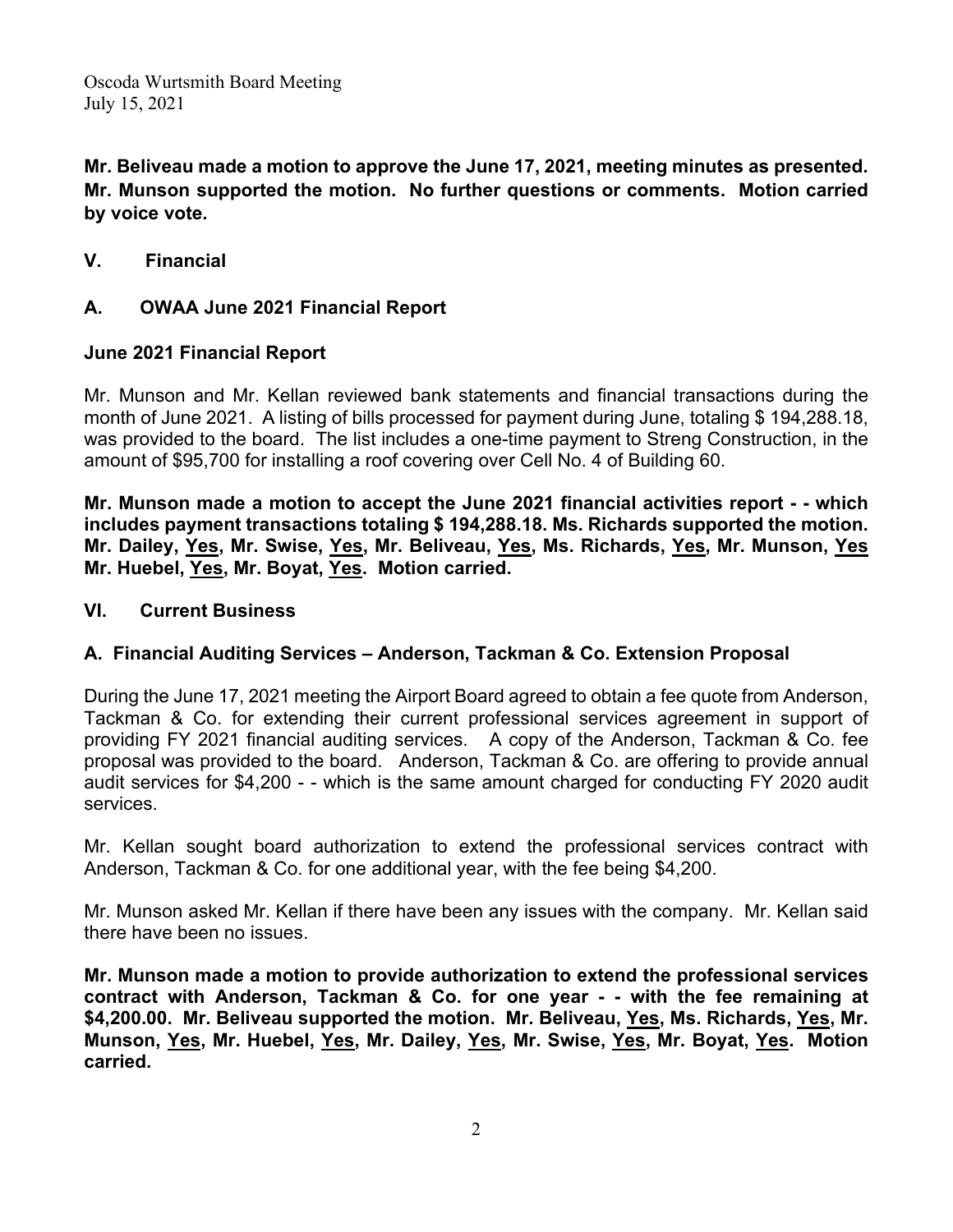## **B. North American Space Summit Attendance / Participation**

Michigan Aerospace Manufacturers Association (MAMA) has identified Oscoda-Wurtsmith Airport as a preferred development site for establishing spaceport launch and support facilities. MAMA also promotes aerospace business related development by hosting an annual event that is named North American Space Summit (NASS). According to the published event program, the NASS is organized to provide an educational and networking forum for aerospace stakeholders from academia, government and commercial organizations. The summit will be held over 2 ½ days with presentations and panels on Space industry issues, trends and technology. The NASS is scheduled for August  $30<sup>th</sup>$  – September 1st, 2021. It is being conducted at the Grand Traverse Resort, Traverse City, Michigan. Additional information can be viewed via internet at [www.thenass.org](http://www.thenass.org/) .

The Executive Director of MAMA is encouraging representatives of Oscoda to utilize the NASS gathering for promoting / attracting aerospace business development opportunities at Oscoda-Wurtsmith Airport and our surrounding community. The exhibitor booth fee is \$4,000.00. Charter Township of Oscoda is once again offering to share a booth and to split the fee with OWAA (\$2,000.00 each).

| <b>Conference Registration</b>                                              | S   | 599.00 ea. |
|-----------------------------------------------------------------------------|-----|------------|
| Two Nights Standard or King Bed Hotel Room \$179.00 / Night   \$ 400.00     |     |            |
| + local tax / fees                                                          |     |            |
| Three Days of Per Diem at GSA Rates 1 partial $(\$ 49.50$ ea.) $ \$ 181.50$ |     |            |
| and 2 Full (\$66.00 ea.)                                                    |     |            |
| Airport Vehicle or                                                          |     |            |
| P.O.V. Mileage At GSA Rates \$ 0.575 / mile X 274 miles round   \$          |     | 157.55     |
| trip                                                                        |     |            |
| Group Matching Shirt with Embroidered Logo                                  | \$. | 50.00 ea.  |
| Per Person Sub - Total                                                      |     | \$1,388.05 |

Other expenses associated with individuals attending the NASS are listed as follows:

**Mr. Beliveau made a motion to Authorize Staff to share and pay half of the exhibitor booth fee (\$2,000.00) at the NASS. Mr. Dailey supported the motion. Ms. Richards, Yes, Mr. Munson, Yes, Mr. Huebel, Yes, Mr. Dailey, Yes, Mr. Swise, Yes, Mr. Beliveau, Yes, Ms. Richards, Yes, Mr. Boyat, Yes. Motion carried.**

**Mr. Beliveau made a motion for Mr. Kellan, Mr. Munson and Mr. Dailey to attend the NASS on behalf of OWAA and provide authorization for OWAA to pay event registration, lodging and travel expenses - - up to \$1,400.00 per person. Mr. Munson, Yes, Mr. Huebel, Yes, Mr. Dailey, Yes, Mr. Swise, Yes, Mr. Beliveau, Yes, Ms. Richards, Yes , Mr. Boyat, Yes. Motion carried.**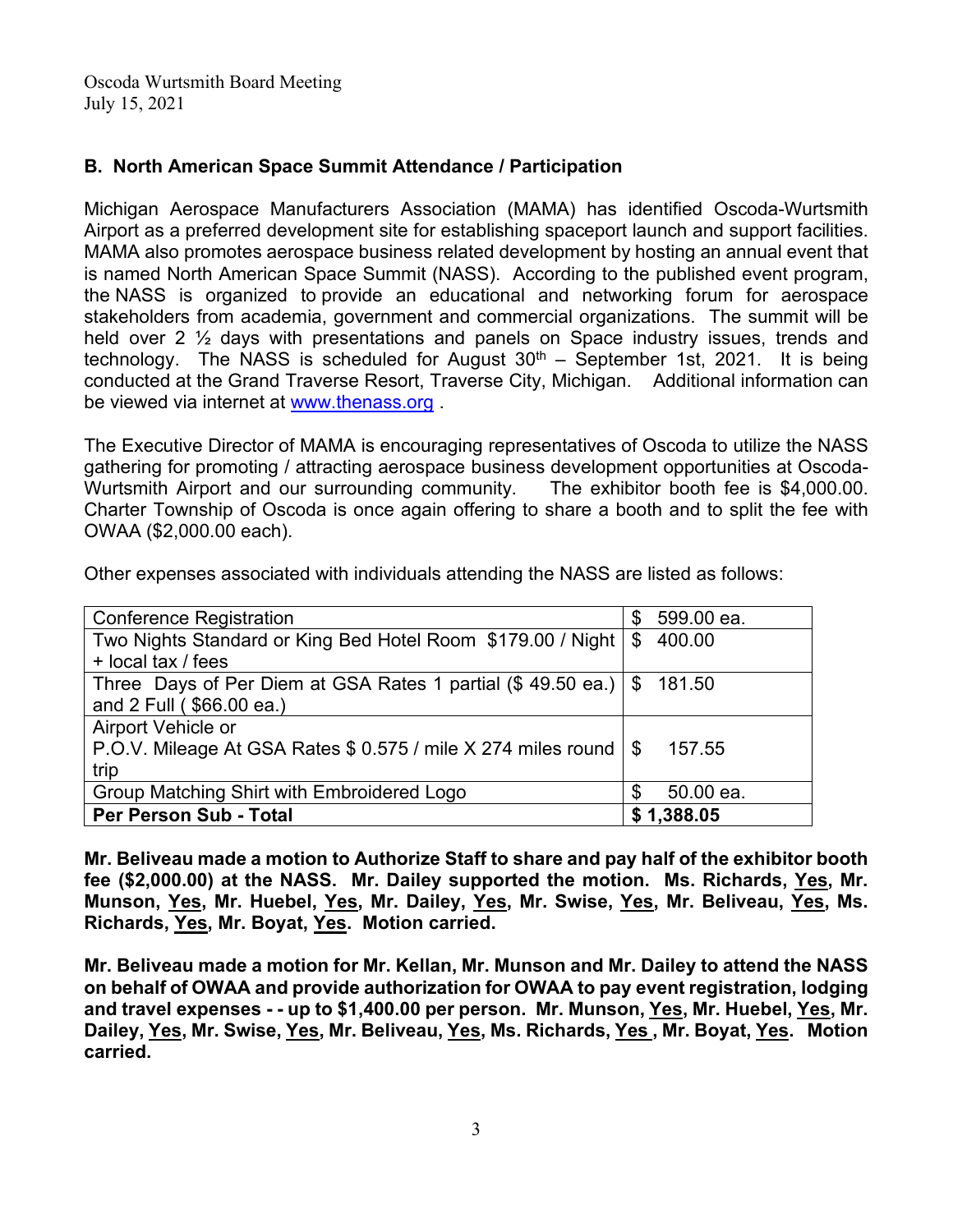# **C. Airport Capital Improvement Plan – Annual Review**

In order to remain eligible for grant funding from the FAA and MDOT – Aeronautics, Michigan airports are required to maintain Airport Capital Improvement Plans (ACIP) that forecast 5-years of projects. With assistance from the Airport Authority's retained engineering firm – Mead & Hunt, the OWA - ACIP is updated each year. A matrix that lists proposed projects, implementation cost estimates and cost sharing strategies was provided to the board.

Mr. Kellan provided a presentation describing all of the proposed projects.

The total cost for implementing all of the proposed ACIP projects is estimated to be approximately \$28,211,226.00 - - over the next five-years. That amount includes approximately \$ 7,071,226 for rehabilitating the twelve hangars that are located within Building Nos. 5, 6, and 60. Staff has submitted an application to the FAA – Military Airport Program seeking to secure a 95% grant for those hangar rehabilitation needs. If funded, OWAA's 5% cost share would be approximately \$353,562.00.

Mr. Kellan presented the remaining list of projects involving pavement rehabilitation work that is estimated to cost approximately \$21,140,000 – over five-years. Because those costs are beyond the funding capacity of OWAA, the Airport Authority will need to compete for grant funding. If all identified pavement rehabilitation projects were to be funded, the Airport Authority's local cost share is estimated to be approximately \$1,190,380.00.

Staff recommends submitting all of the proposed ACIP projects to representatives of the FAA and MDOT – Aeronautics for initial project planning discussions. Those planning discussions often result in recommended changes. Any proposed changes will then be brought back to the Airport Board for further discussion and approval consideration.

Mr. Dailey questioned the age of some of the infrastructure being 70+ years old and the cost to repair the hangar's is 7 million dollars. He asked how much it would cost to instead build new hangars. Mr. Kellan said you can certainly build more efficient hangars and the topic would be worth discussing. Mr. Dailey said demolition and rebuilding should be considered. Mr. Munson reminded board members that demolition of an older building can be an added expense in addition to building new. He also reminded board members that these buildings are occupied and the current tenants would be displaced.

Mr. Dailey suggested putting up another section of T-Hangars. Mr. Beliveau asked if the Military Airport Program would cover both demolition and constructing of new t-hangars. Mr. Kellan said he would need to investigate further in order to provide a response.

Mr. Dailey said there is room to build new. Mr. Kellan said the adopted Airport Layout Plan identifies locations additional hangar development. Mr. Kellan said the T-Hangars are usually 100% occupied and there is likely a business case, as there are at least 3-5 people on a waiting list for a T-Hangar.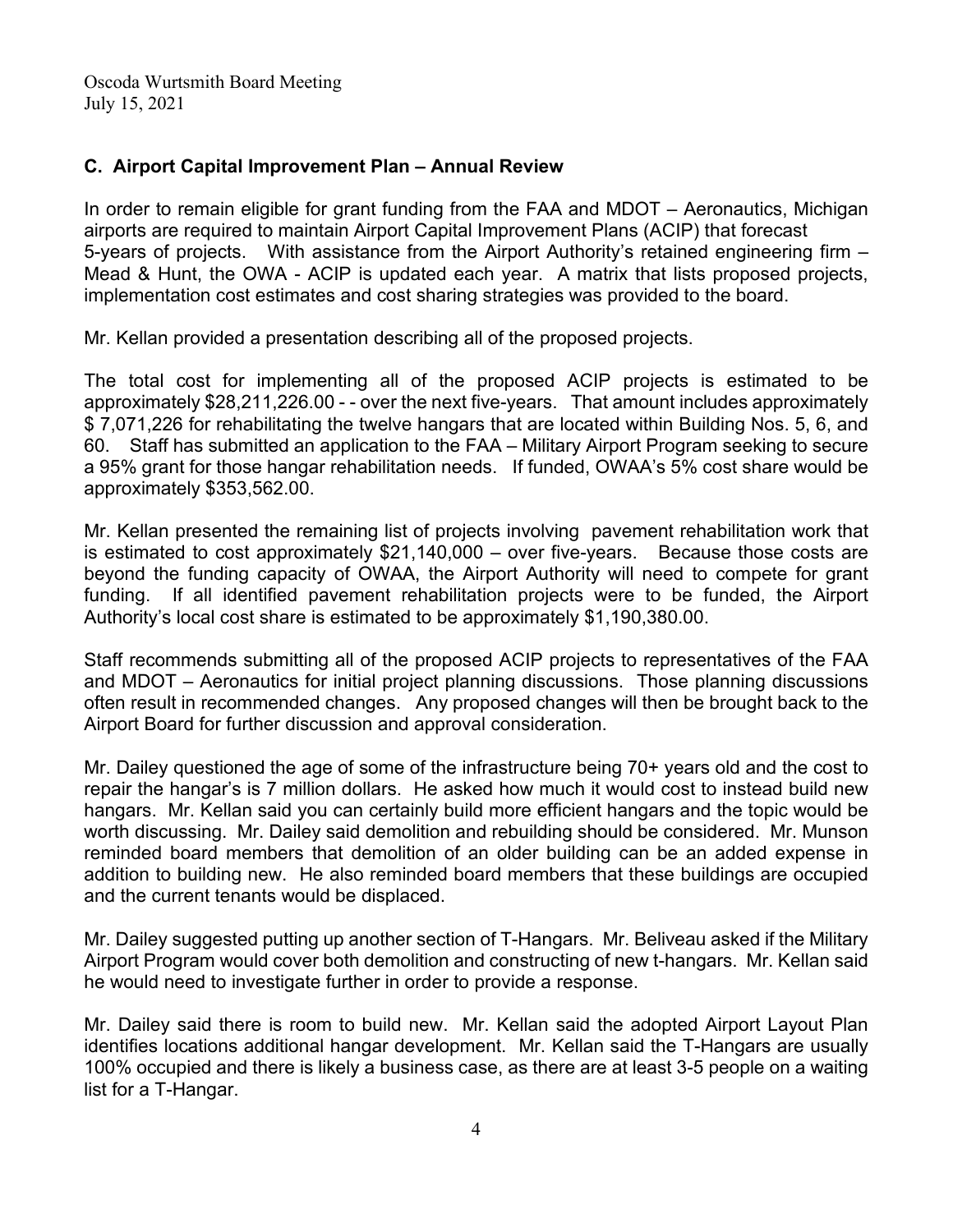Mr. Munson suggested making a motion to investigate building new T-Hangars. Mr. Kellan informed the board the Mr. Brown has given Mr. Kellan a cost estimate on T-Hangars to be built into the budget for next year. Mr. Beliveau agreed that Staff should look into adding capacity to the T-Hangars.

**Mr. Munson made a motion to approve submitting the proposed Airport Capital Improvement Plan for years 2022 – 2026 to the FAA and MDOT – Aeronautics. Mr. Dailey supported the motion. Mr. Huebel, Yes Mr. Dailey, Yes, Mr. Swise, Yes, Mr. Beliveau, Yes, Ms. Richards, Yes, Mr. Munson, Yes, Mr. Boyat, Yes. Motion carried.**

**Mr. Dailey made a motion to investigate a proposal for an additional 10 Unit T-Hangar. Mr. Munson supported the motion. Ms. Richards, Yes, Mr. Munson, Yes, Mr. Huebel, Yes, Mr. Dailey, Yes, Mr. Swise, Yes, Mr. Beliveau, Yes, Mr. Boyat, Yes. Motion carried.**

### **D. Airport Director Recruitment Proposal**

During the June 17, 2021 meeting, Chairman Boyat, Kevin Beliveau and Mike Munson agreed to serve as a committee for soliciting applicants seeking to serve as the Airport Director. The envisioned recruiting strategy would include advertising within Michigan and beyond. Therefore, members of the Committee have met with a representative of a consulting firm that provides executive recruiting services across the country. The company name is GovHR USA ( [www.govhrusa.com](http://www.govhrusa.com/) ). As a result of that meeting, GOVHR USA has provided a service proposal. A copy of that document was provided to the board.

Although corporate offices of GovHR USA are located in the State of Illinois, the primary consultant and point of contact for the OWA project would be Mr. Robert Stalker. Mr. Stalker formerly served as Superintendent of Charter Township of Oscoda. As such, Mr. Stalker is very familiar with Oscoda-Wurtsmith Airport and the challenges associated with on-going efforts to redevelop the former Wurtsmith A.F.B. properties. Mr. Kellan stated that Mr. Stalker's knowledge of the Airport will likely benefit this recruiting process.

Mr. Kellan offered Mr. Stalker the opportunity to discuss GovHR USA and their proposal. Mr. Stalker reported GovHR is a national firm in which he has been affiliated with since 2018. The main focus is on governmental recruitments. Mr. Stalker highlighted the differences between the two proposals his company was asked to provide.

The GovHR USA proposal offers two tiers of services to choose from. Those tiers identified as 'Full Scope Recruitment' ( Fee \$22,000) ' and 'Limited Scope Recruitment' (Fee \$19,000). The full scope recruitment provides a brochure versus a flyer and there would not be a background investigation completed with a limited scope recruitment. Mr. Stalker noted, most importantly, that a guarantee is provided with the full scope recruitment. This would mean that GovHR would come back and repeat the recruiting process, minus the cost of expenses, if position is not filled during the recruiting process or if a selected employee leaves within 12-months of being hired.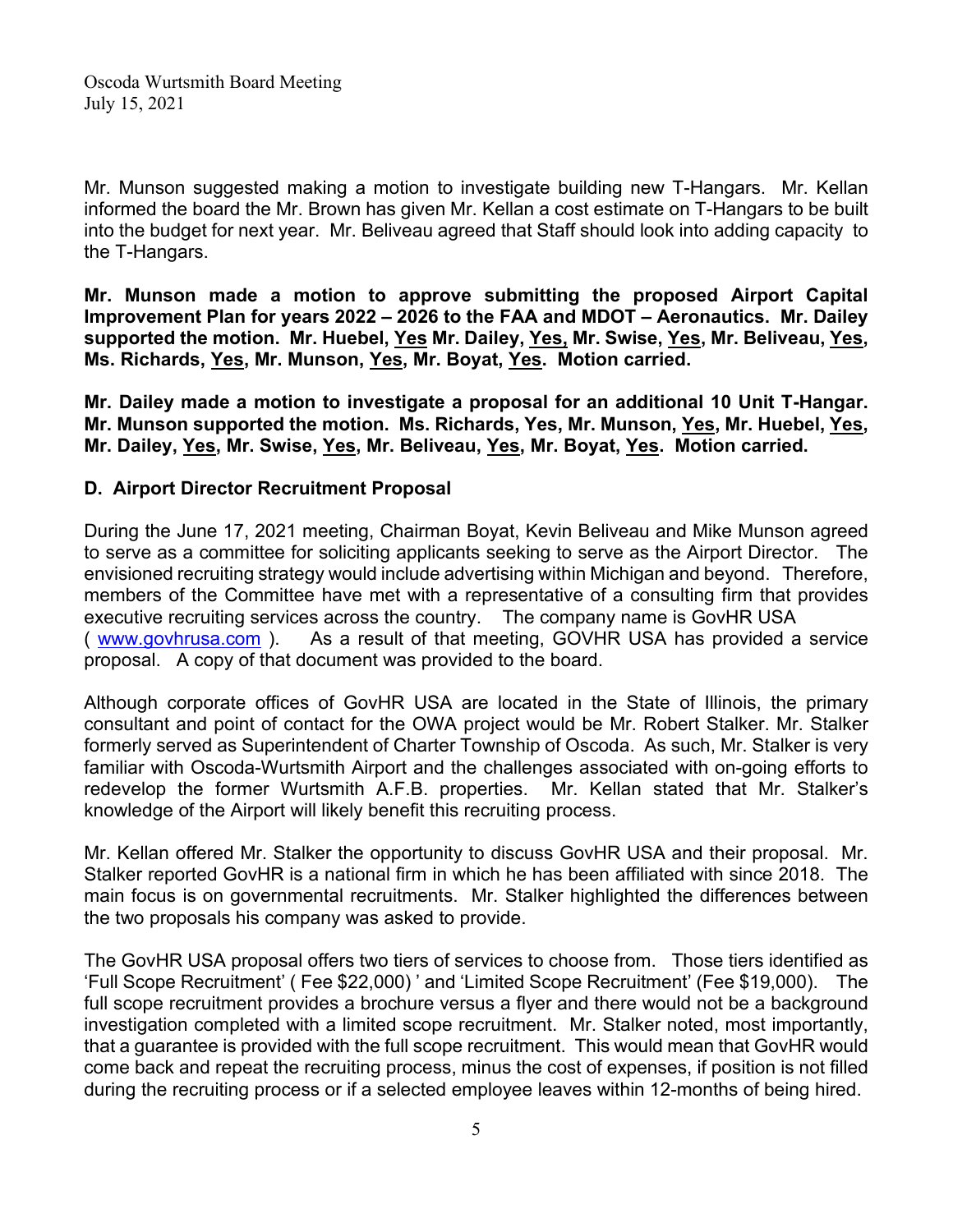In addition, assistance with the interview process is provided with the full scope recruitment that includes interview questions and facilitation of the process. Mr. Stalker thanked the board for the opportunity to provide a proposal.

Members of the Airport Board then initiated discussion about the GovHR proposal. Mr. Boyat indicated that he is in favor of hiring GovHr to provide the Full Scope Recruitment'' services. Mr. Munson and Mr. Beliveau agreed. Mr. Beliveau indicated that the deliverables provided with the Full Scope Recruitment out way the additional cost. In addition, Mr. Beliveau said there may be further costs related to the interview process such as travel, therefore he felt that the project could cost should be increased up to as much as \$25,000.

Mr. Huebel offered comments and discussion regarding the recruitment of the past Airport Manager. Mr. Beliveau estimated that the recruiting process could take approximately 90-100 days. Mr. Stalker said it typically can take a little longer in relation to scheduling interviews. Mr. Stalker mentioned that efforts to assist with establishing competitive salary range would be included as par to the GovHR services.

**Mr. Dailey made a motion to retain the services of GovHr USA with "Full Scope Recruitment" with the cost limit not to exceed \$25,000. Mr. Beliveau supported the motion. Mr. Beliveau, Yes, Ms. Richards, Yes, Mr. Munson, Yes, Mr. Huebel, Yes, Mr. Dailey, Yes, Mr. Swise, Yes, Mr. Boyat, Yes. Motion carried.**

# **E. Michigan Association of Airport Executives (MAAE) Conference Attendance.**

Mr. Kellan informed the Airport Board that the annual Michigan Association of Airport Executives is scheduled for September  $13<sup>th</sup>$  to  $17<sup>th</sup>$ . The deadline for early registration discounts is August 13, 2021. An estimated cost per person was provided as follows:

| <b>Conference Registration Fee</b>                          |                      | \$225.00   |
|-------------------------------------------------------------|----------------------|------------|
| Hotel Room \$145/Night x 4 Nights                           |                      | \$580.00   |
| + 6% State Tax                                              | \$34.80              |            |
| 5% DVB Tax \$29.00                                          |                      | \$116.00   |
| 9% Service Fee \$52.20                                      |                      |            |
| Five Days of Per Diem at GSA Rates 2 partial Days @ \$49.50 |                      | \$297.00   |
| and 3 Full (\$66.00 ea.)                                    |                      |            |
| Airport Vehicle or                                          |                      | \$177.10   |
| P.O.V. Mileage at GSA Rates \$0.575 x 308 Miles Round Trip  |                      |            |
|                                                             | Per Person Sub Total | \$1,395.00 |

Mr. Kellan requested board approval for Mr. Brown and Mr. Kellan to attend the Michigan Association of Airport Executives (MAAE) Annual Conference as well as any board members who wish to attend the conference.

Mr. Munson expressed interest in attending the event. Mr. Dailey and Mr. Boyat agreed.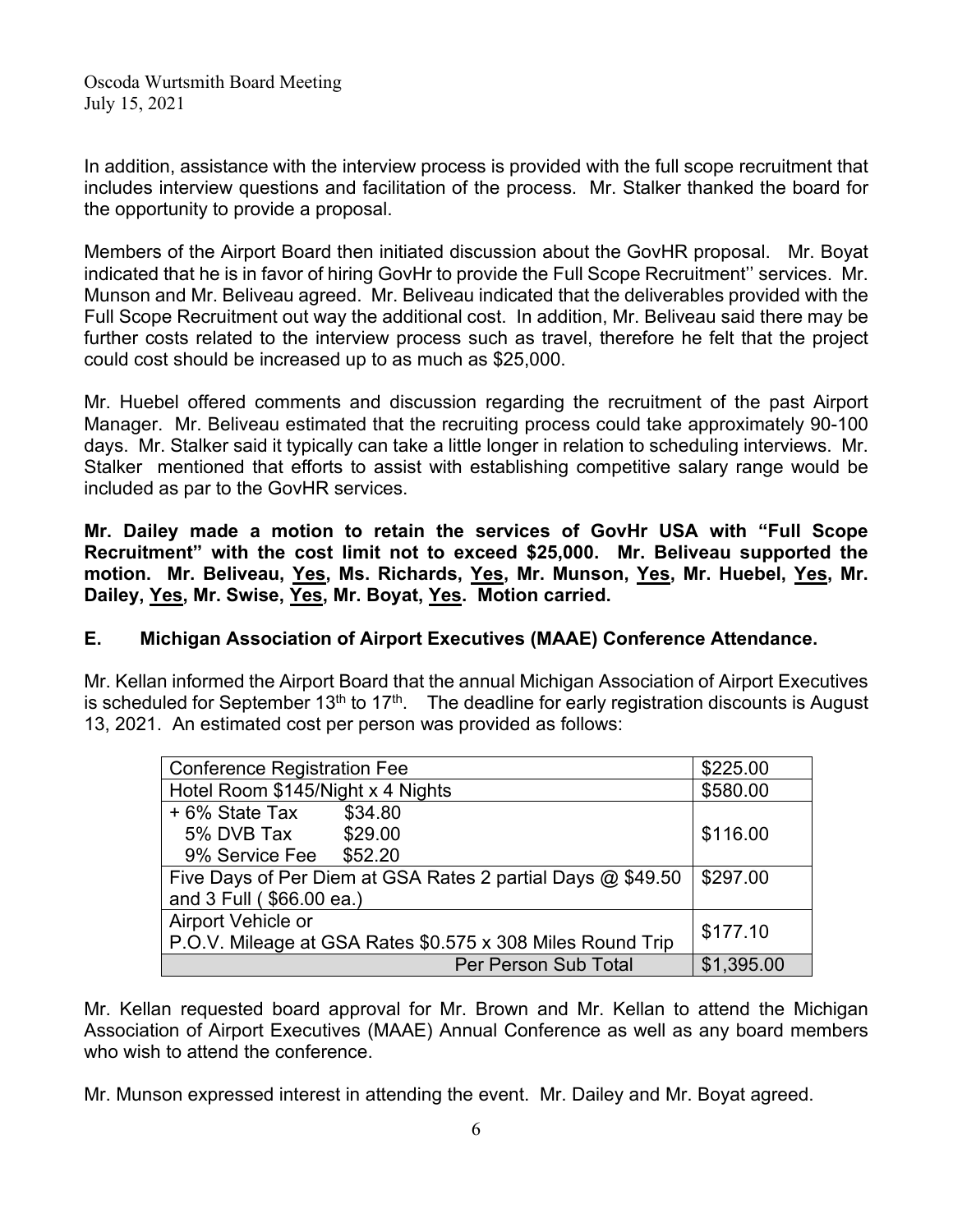**Mr. Munson made a motion to approve Mr. Kellan, Mr. Brown and Mr. Munson to attend the Michigan Association of Airport Executives (MAAE) Annual Conference September 13 – 17, 2021 along with related expenses. Mr. Beliveau supported the motion. Mr. Munson, Yes, Mr. Huebel, Yes, Mr. Dailey, Yes, Mr. Swise, Yes, Mr. Beliveau, Yes, Ms. Richards, Yes, Mr. Boyat, Yes. Motion carried.**

F. Reschedule September 2021 Board Meeting

Mr. Kellan reported the September 2021 Board Meeting will occur on September 16, 2021. Due to the scheduling conflict with the MAAE Annual Conference, Mr. Kellan requested the meeting be moved to September 30, 2021.

**Mr. Munson made a motion to move the September 16, 2021 meeting to September 30, 2021. Mr. Dailey supported the motion. Mr. Huebel, Yes, Mr. Dailey, Yes, Mr. Swise, Yes, Mr. Beliveau, Yes, Ms. Richards, Yes, Mr. Munson, Yes, Mr. Boyat, Yes. Motion carried.** VII. **AIRPORT MANAGER COMMENTS**

### **A. Taxiways Crack Sealing and Paint Markings**

Mr. Kellan reported that the Taxiway Crack Sealing and Paint Markings project is estimated to be implemented during mid to late August of 2021. The exact date is yet to be determined.

# **B. NORAD- NORTHCOM Military Exercise at OWA**

Mr. Kellan reported that the military exercise was underway. One KC 135 aircraft is on the airfield.

### **C. Michigan Launch Initiative**

Mr. Kellan reported that he has been requesting written proposal(s) from Michigan Aerospace Manufacturers Association - - that specifically identify requested development sites properties and infrastructure development requirements. Board members encouraged putting something in writing so as to satisfy questions and concerns of members of the community.

# **D. Kalitta Air – Hangar 10 Development**

Mr. Kellan reported that the project is underway. Removal of concrete and asphalt sections of Iosco Apron is complete. The construction crew is now installing under floor piping systems and building forms to build support footings. It is his understanding the Construction Contractor is planning to have the foundation constructed before winter of 2021 – 2022.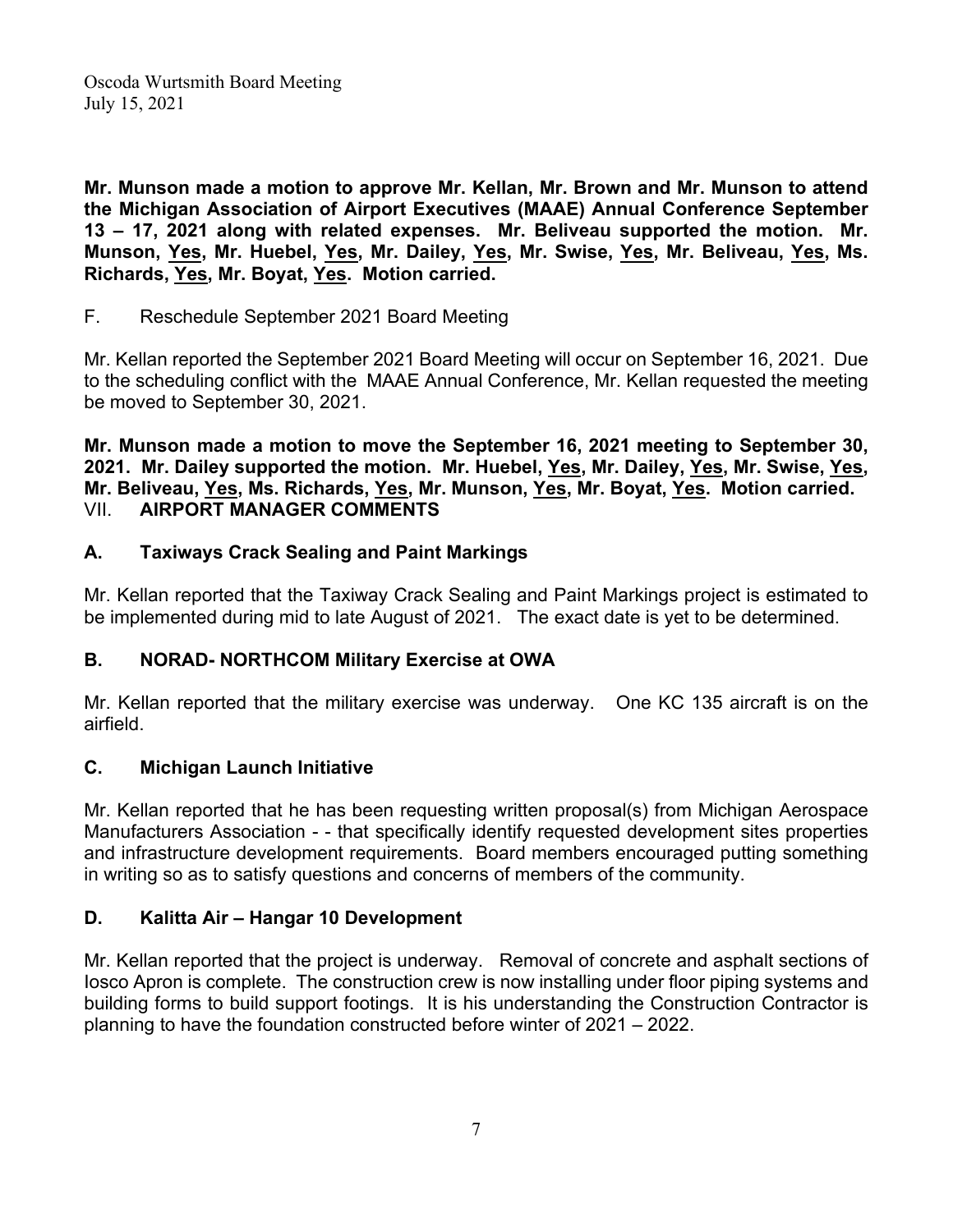# **E. FBO Cell #9 – Hangar Door Rehabilitation**

The rehabilitation of the north door on Building No. 5 – Cell 9 is complete. Mr. Brown provided an update. He stated that the door is in very good condition. The primary problem involved the door support cables being out adjustment. The door pulleys and motors have now been re adjusted and greased. As a result, the hangar door now operates smoothly. Mr. Brown said he was 100% satisfied with the work performed and would like to see a maintenance program established for the other hangar doors.

Mr. Dailey and Mr. Munson asked additional questions about the status of large hangar doors. Mr. Brown agreed to evaluate all hangar doors on Buildings 5, 6 and 60 and to develop a prioritized list of hangar door maintenance and repair projects. Mr. Dailey agreed. Mr. Boyat asked Mr. Brown if he could get a schedule for the doors and discuss at the next meeting. Mr. Brown agreed.

### **VIII. PUBLIC COMMENTS**

Rick Ruth - Mr. Ruth of the Oscoda Rotary introduced himself. He is working with the staff at Oscoda High School and has formed a Rocket Club. The Club has applied for and become an official chapter of the National Association of Rocketry, which allows for five million dollars of insurance for events. The Club has been launching rockets at the Oscoda High School soccer fields, which works most of the time. They are looking for a larger open space to launch the rockets. Mr. Ruth is seeking Special Use Permit from the Airport Board in order to host their rocket launch activities from Oscoda-Wurtsmith Airport.

Mr. Dailey asked what height the rockets would go. Mr. Ruth said the highest they would go would be approximately 2,000 ft. and the lowest they would go would be approximately 200 ft. Mr. Dailey asked on if FAA permission was needed for rockets reaching to 2,000 ft. Mr. Ruth said you do not need FAA permission when the weight of the rocket is less than 3-4 pounds. He said the Club would only be launching paper and balsa wood rockets which weigh typically less than a pound. Mr. Ruth allowed the board to pass around a sample rocket.

Mr. Boyat suggested the board discuss the request further and bring back to the next meeting. Mr. Daily also suggested checking with the Airport insurance carrier as well as Kalitta Air and Phoenix Composite Solutions.

Mr. Munson expressed concerns relating to having a regular area for something other than a fixed wing or conventional airplane, although there have been Special Events in the past.

Further discussion regarding how often the events would take place and how the events may impact aviation took place. The general consensus of board members was to have Staff check further into the airport insurance requirements and the item could be discussed at a future meeting.